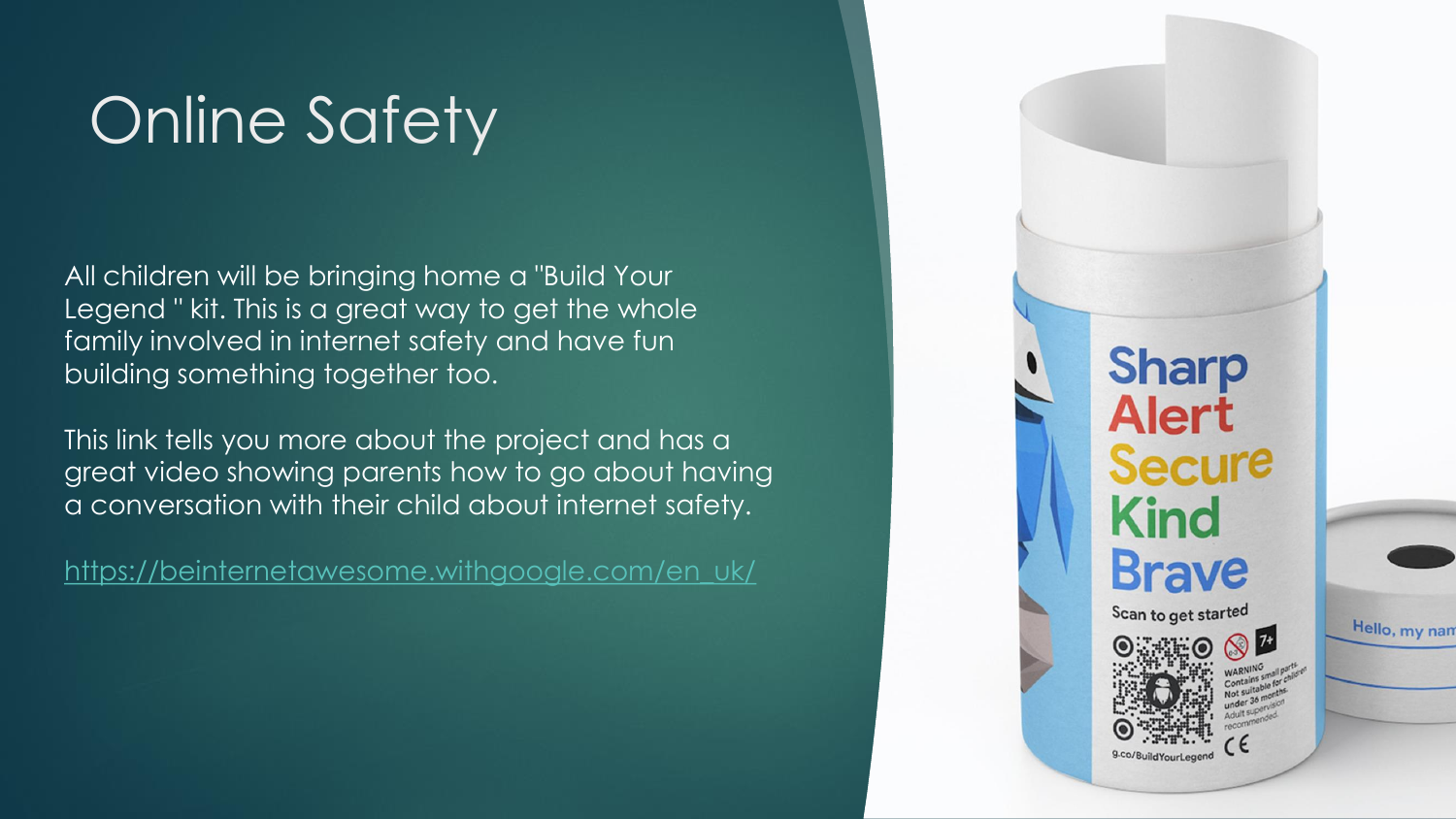## **Nursery and Reception Relationships Education**

**In nursery and Reception, children listen to stories and sing songs about positive relationships and use this to discuss feelings about the relationships they have at home and at school.**

**We teach children from an early age about being safe online in a way that is age appropriate.**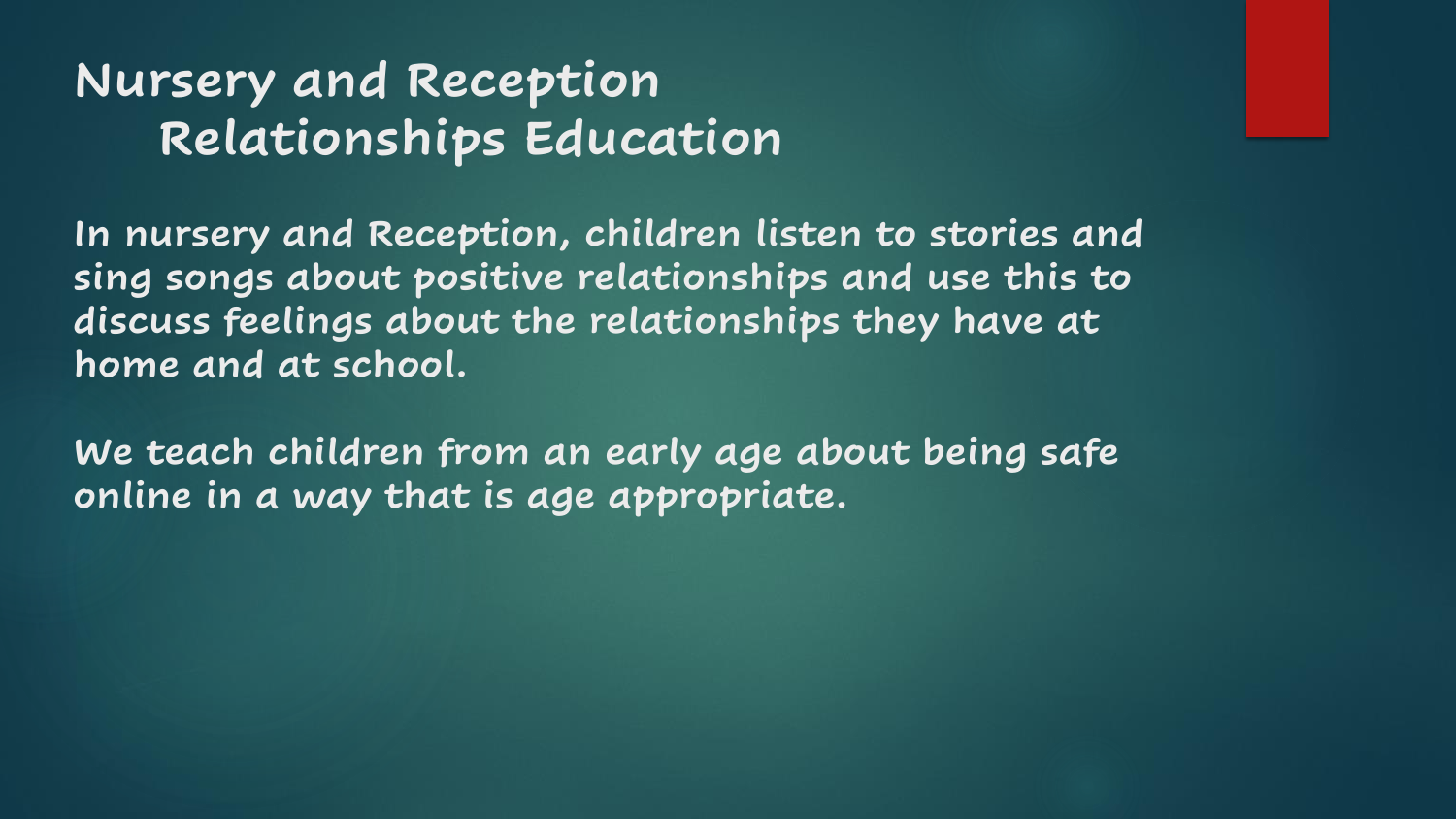## HELEN E. BUCKLEY . JAN ORMEROD **GRANDFATHER** AND 1

3

### **Year 1 Relationships Education**

#### **Respecting ourselves and others** Think you know -Jessie and friends videos

and resources [https://www.thinkuknow.co.uk/parents/je](https://www.thinkuknow.co.uk/parents/jessie-and-friends-videos/) ssie-and-friends-videos/

#### **Families and friendships**

Exploring my special people and reading the story "Grandfather and I."

**Safe relationships on and offline** NSPCC Pants rule watch the video **[https://youtu.be/\\_SzbMEVYiyg](https://youtu.be/_SzbMEVYiyg)**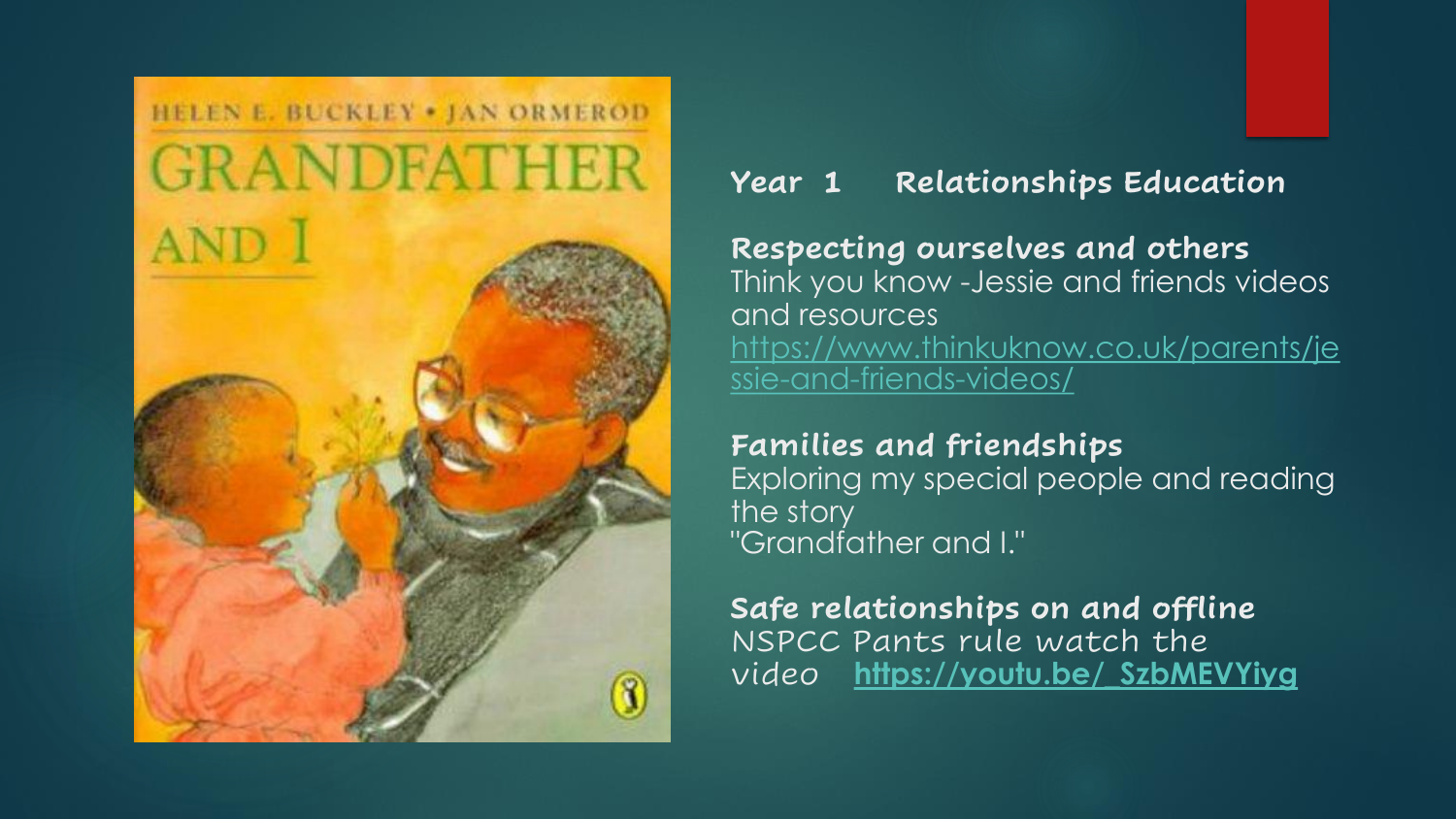

### **Year 2 Relationships Education**

**Respecting ourselves and others** Think you know -Jessie and friends videos and resources [https://www.thinkuknow.co.uk/pare](https://www.thinkuknow.co.uk/parents/jessie-and-friends-videos/) nts/jessie-and-friends-videos/

**Families and friendships** Inclusion and belonging Changing relationships

**Safe relationships on and offline** NSPCC Pants rule watch the video **[https://youtu.be/\\_SzbMEVYiyg](https://youtu.be/_SzbMEVYiyg)**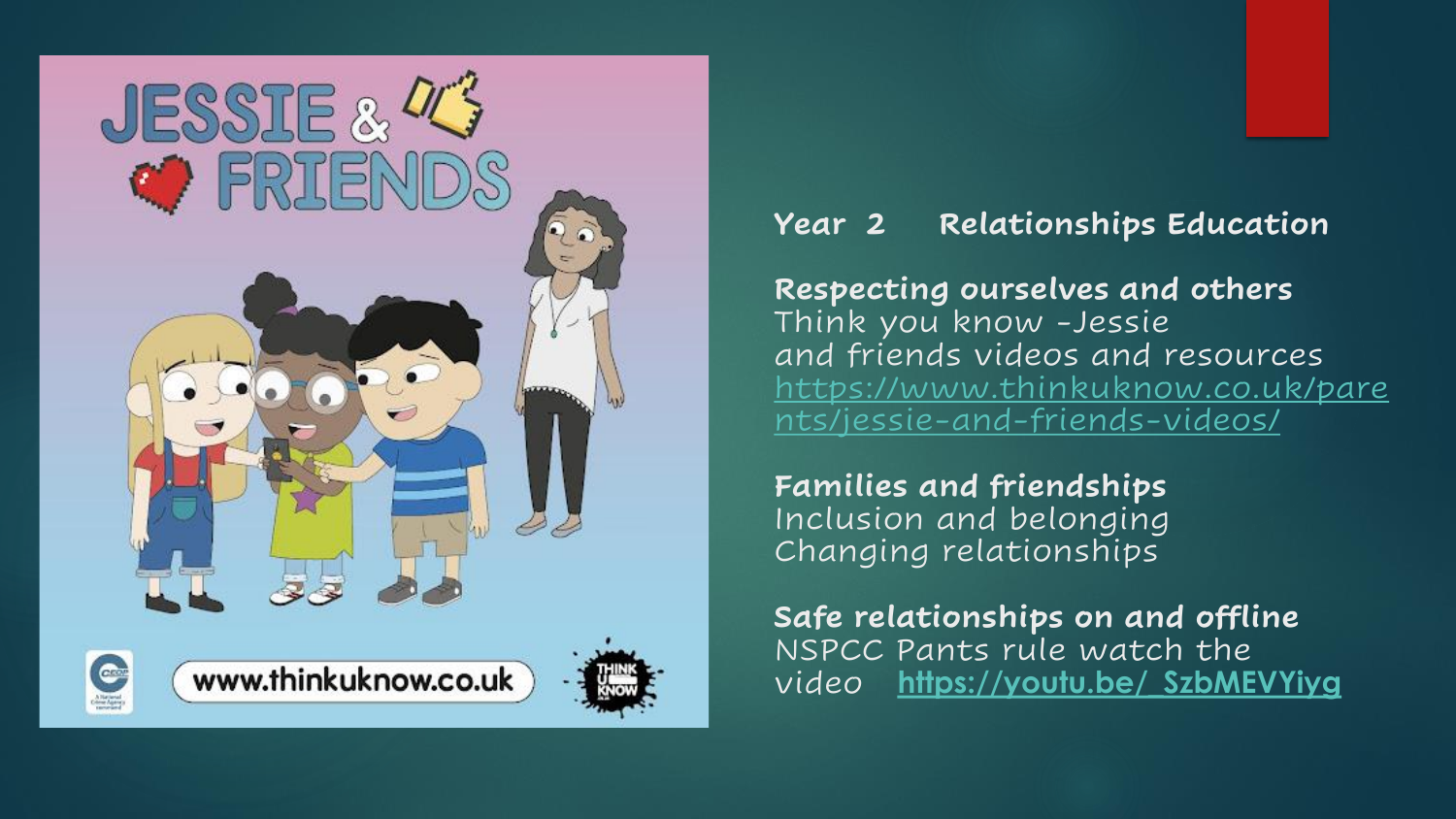

#### **Year 3 Relationships Education**

#### **Respecting ourselves and others**

Think you know - Jessie and friends videos and resources [https://www.thinkuknow.co.uk/parents/](https://www.thinkuknow.co.uk/parents/jessie-and-friends-videos/) jessie-and-friends-videos/

**Families and friendships** What makes us special and unique

**Safe relationships** Changing Relationships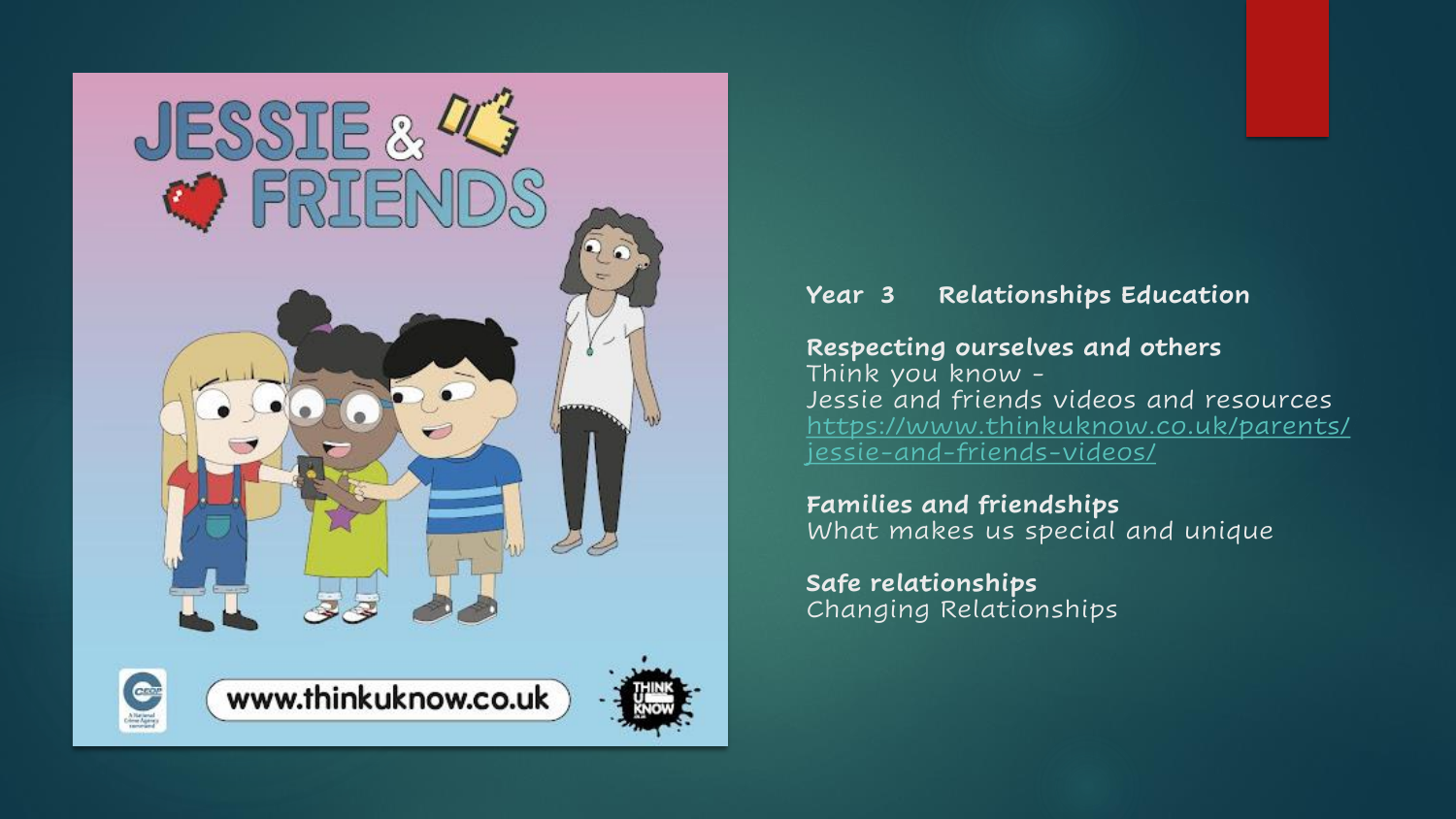

## **Year 4 Relationships Education**

**Respecting ourselves and others** Diversity – exploring and accepting each other's differences

**Families and friendships** Feelings and emotions

**Safe relationships** Being responsible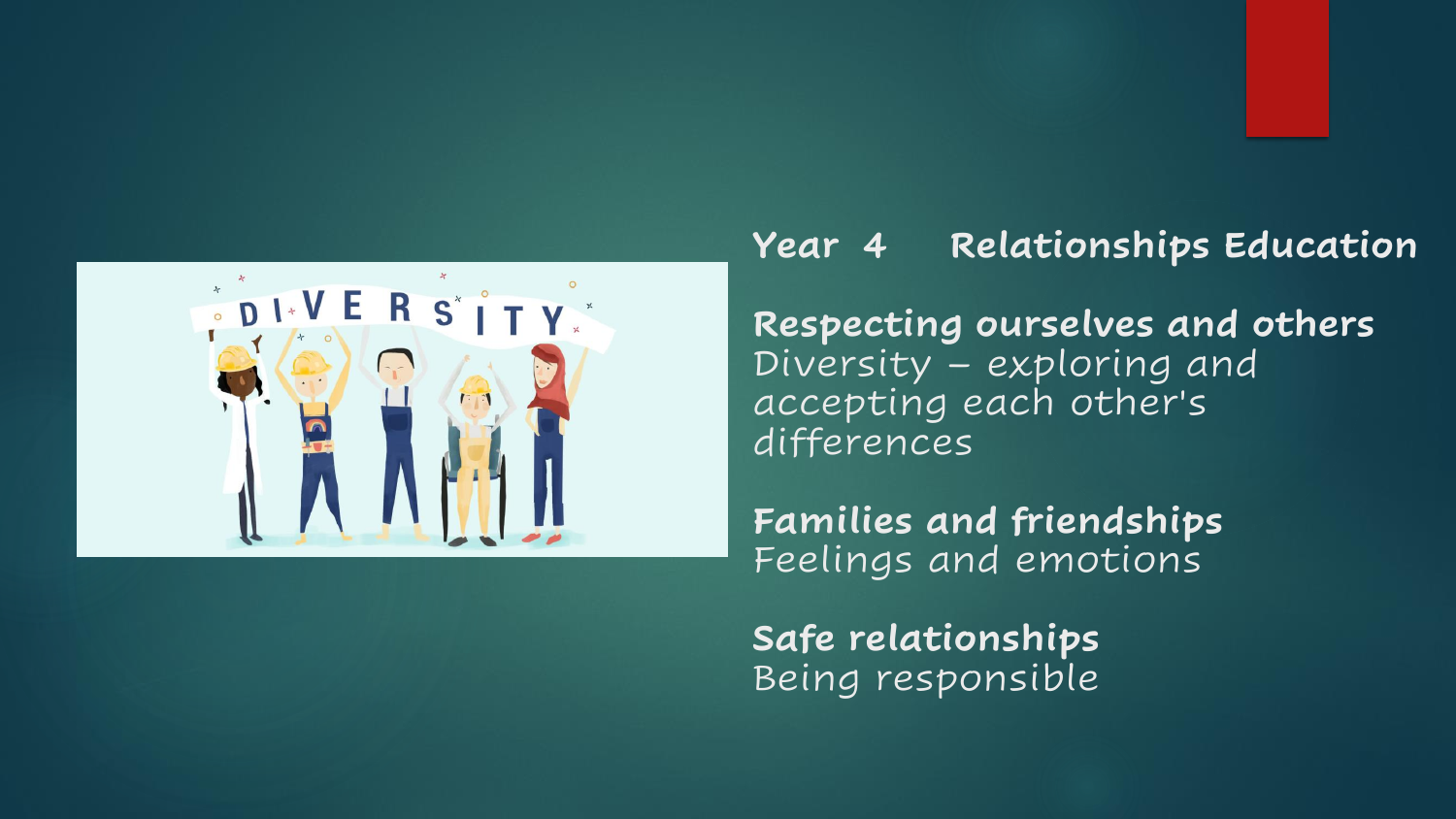

#### **Year 5 Relationships Education**

**Respecting ourselves and others** Keeping and staying healthy- impact of smoking

**Families and friendships** Communication of feelings and behaviour

**Safe relationships** Being safe online